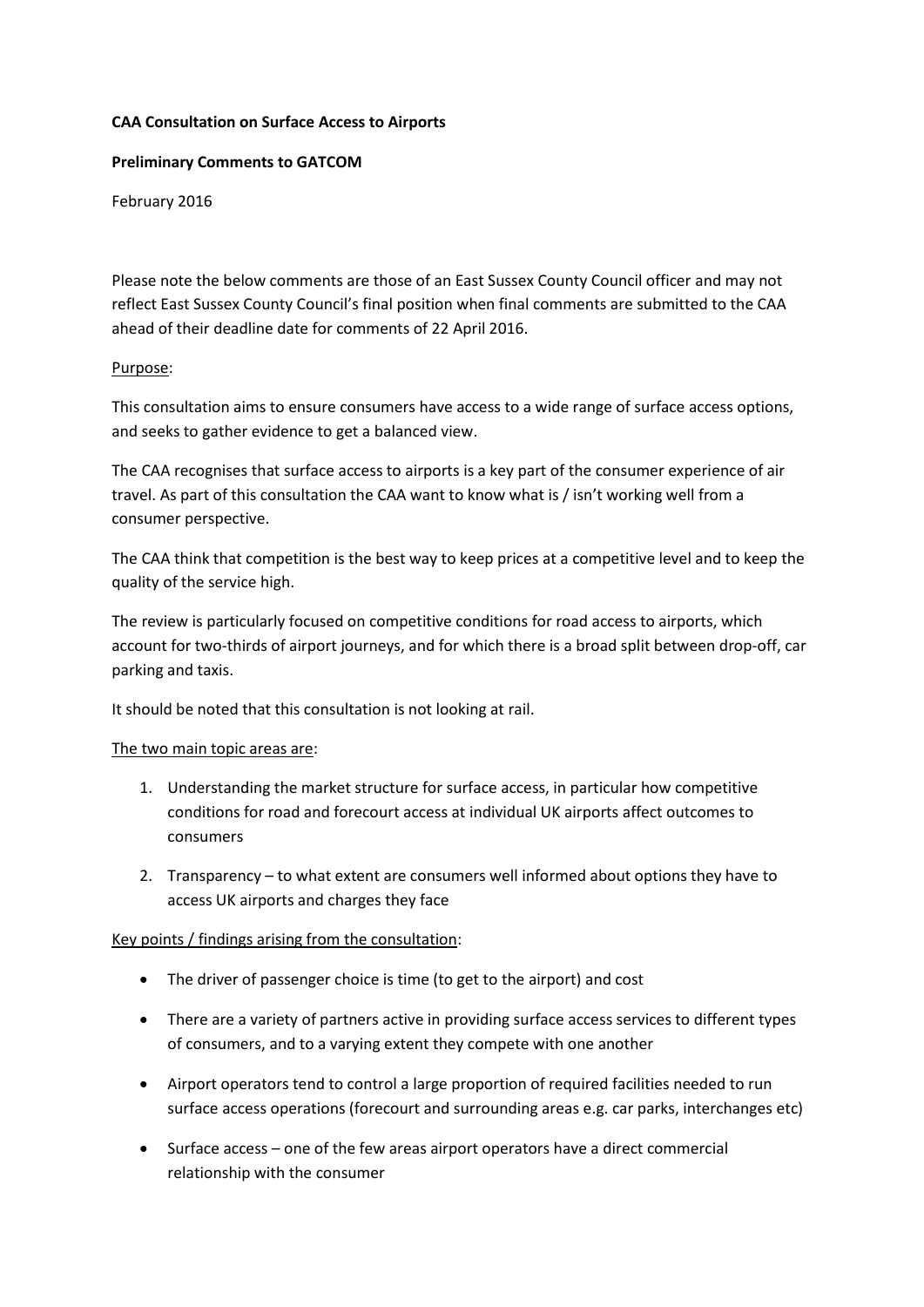- Surface access revenues are important to the airport, and can help to keep airport charges paid by airlines low (potentially boosting connectivity) and can lower passenger fares
- Passengers are not always aware of service options
- Consumers are expected to take reasonable steps to make themselves aware of the costs of travelling when they are planning their journey
- Airport operators are also expected to contribute to projects that make their airport more attractive to consumers. However, we are aware that airport operators may see increased use of public transport as a threat to their own car parking revenues.
- An example where the airport operator has been more active in communicating the availability of other providers is the Gatwick Approved Operators Scheme. This scheme is aimed at ensuring passengers understand whether they are purchasing car parking from operators that have demonstrated they meet planning and security requirements, as well as high levels of service. The scheme also provides clarity about the car parking options available at Gatwick, regardless of whether they are run by the airport operator or by third-parties.
- The Gatwick Approved Operator Scheme has other contractual arrangements that, as far as we understand, involve an agreement on prices paid by the approved operators to access the forecourt and on a discounted rate for these operators to access a specified area on Gatwick's short stay car parks
- price comparison websites aggregating several products do not necessarily present all the options available to consumers
- Drop-off fees have increasingly become a feature of the UK airport sector. We understand that these fees are intended to be a revenue raising tool contributing to the overall costs of the airport, and a way to manage congestion at the forecourt

# Next steps and ESCC officer response to question:

The CAA is seeking evidence from stakeholders to identify whether further research on surface access to airports is required.

Airport operators are expected to deal with questions (a)  $-$  (g)

All stakeholders can comment on questions  $(h) - (m)$ . These questions and ESCC officer comments in response to these are as follows:

(h) *Have the CAA identified the key issues on market structure within the review?*

# **ESCC response: no comments to make.**

(i) *Views/evidence on market position of airport operators in provision of airport services used to access the airport?*